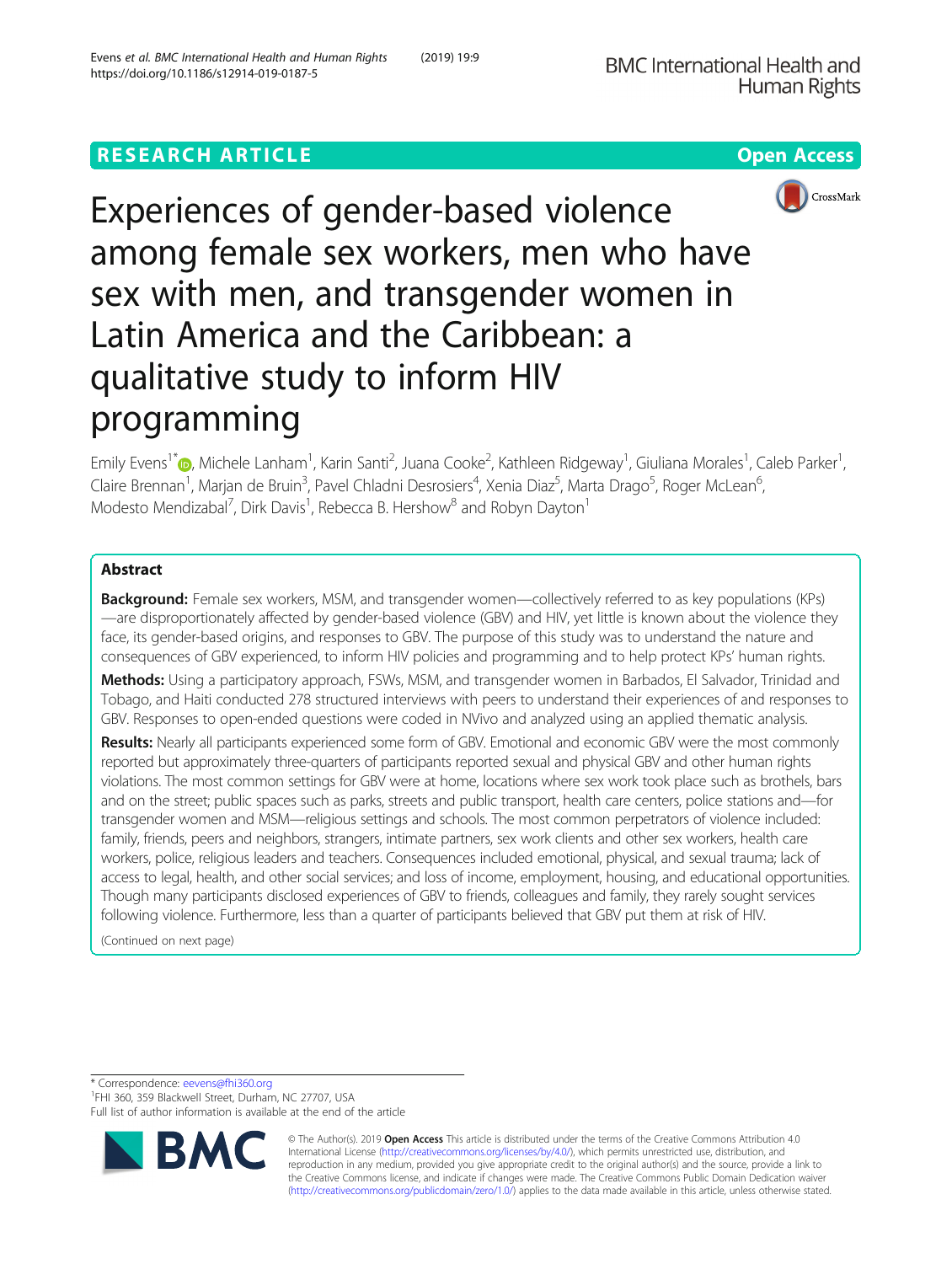### (Continued from previous page)

Conclusions: Our study found that across the four study countries, FSWs, MSM, and transgender women experienced GBV from state and non-state actors throughout their lives, and much of this violence was directly connected to rigid and harmful gender norms. Through coordinated interventions that address both HIV and GBV, this region has the opportunity to reduce the national burden of HIV while also promoting key populations' human rights.

Keywords: Key populations, Sex workers, Men who have sex with men, Transgender women, Qualitative, HIV, Genderbased violence, Gender, Human rights, Latin American and the Caribbean

### Background

The HIV epidemic in Latin American and the Caribbean—as in many other regions—is mainly concentrated among female sex workers (FSWs), gay men and other men who have sex with men (MSM), and transgender women—collectively referred to as key populations (KPs) affected by HIV [\[1](#page-12-0)]. While the HIV prevalence among the adult population in Latin America is estimated at around 0.4% and in the Caribbean at 1.1%, the prevalence is much higher among KPs [\[2](#page-12-0)]. In El Salvador for example, where the HIV prevalence among the adult population is estimated at around 0.8%, the prevalence is 3.1% among sex workers, 10.5% among MSM, and 19% among transgender women [\[3](#page-12-0)]. Similarly, in Jamaica, the HIV prevalence rate in the general adult population is estimated at 1.6%, while prevalence among FSWs is estimated at 4.1%, prevalence among MSM is estimated at 31.4%, and estimates of prevalence among transgender women range between 25.2 and 52.9% [[4](#page-12-0)–[7](#page-12-0)].

Key populations in Latin America and the Caribbean also experience high levels of gender-based violence (GBV), defined as any violence directed at an individual based on their biological sex, gender identity (e.g., transgender), or behaviors that are inconsistent with social expectations of "being" a man or woman [\[8](#page-12-0)]. Gender-based violence includes emotional, sexual, physical, or economic abuse or discrimination by state and non-state actors, and violates the fundamental human right to live free from violence [[9](#page-12-0), [10](#page-12-0)]. Although data are lacking in many countries, global and regional studies show that GBV against FSW, MSM, and transgender women is prevalent, frequent, and often severe  $[11–18]$  $[11–18]$  $[11–18]$  $[11–18]$ . For example, 31% of MSM surveyed in the Caribbean and 34% of those surveyed in Latin America in 2014 had been physically assaulted due to their sexual orientation [[19](#page-12-0)], and data from 2014 found that 28% of MSM and transgender women (data not disaggregated) experienced psychological abuse in San Salvador in the previous 12 months [[17](#page-12-0)]. Individuals who are members of multiple KP groups, such as transgender sex workers, are disproportionately affected by GBV [[20](#page-12-0)].

An increasing body of global research links experiences of GBV to increased HIV risk through intermediate risk factors including: multiple sex partners, coerced sex, substance use, unprotected sex, poor access to health services, lack of access to justice, and negative mental health and emotional repercussions such as suicidal behaviors, depression, and social isolation [[12](#page-12-0), [17](#page-12-0), [21](#page-12-0)–[26](#page-12-0)]. Moreover, GBV affects KPs' uptake of and adherence to antiretroviral treatment [[27](#page-12-0)–[30\]](#page-12-0), and discrimination and abuse from healthcare providers has been found to be a barrier to accessing HIV-related services among sex workers, MSM and transgender women [\[23,](#page-12-0) [31](#page-12-0)–[33](#page-12-0)]. In resource-constrained settings, such as those that presently exist in Latin America and the Caribbean, the effects of GBV could reverse the gains achieved against HIV and derail the response to the epidemic in the region.

While we know the experience of GBV among FSWs, MSM, and transgender women is common, relatively little is known about the nature of GBV across KPs' lives, whether and to whom KPs disclose experiences of GBV, which services KP members access when GBV occurs, and KP members' perspectives regarding how HIV programs could increase their responsiveness to KP victims of GBV, especially in the Latin American and Caribbean region. Moreover, previous research has often treated MSM and transgender women as one group, failing to explore distinct experiences and risks unique to each [[17\]](#page-12-0). Additionally, research on violence among KPs has generally focused on physical and sexual violence while emotional and economic violence and human rights violations have not been extensively explored. [[34](#page-12-0)]. Finally, most previous research explores recent violence perpetrated by specific actors such as police or sex work clients and does not take a life course perspective or explore the gender-based origins of violence [\[34](#page-12-0)]. Achieving epidemic control and reaching the 90–90-90 goals requires that the HIV epidemic be better addressed among key populations [\[35](#page-12-0)]. Understanding where and when members of KPs face GBV, what they do after GBV occurs, and how HIV programs can better integrate responses to GBV into their programming are central to controlling the HIV epidemic, developing HIV policies and programs that are more effective and responsive to the needs of KPs, and realizing KPs' human rights.

This research was intended to inform programs and policies to more effectively prevent and respond to GBV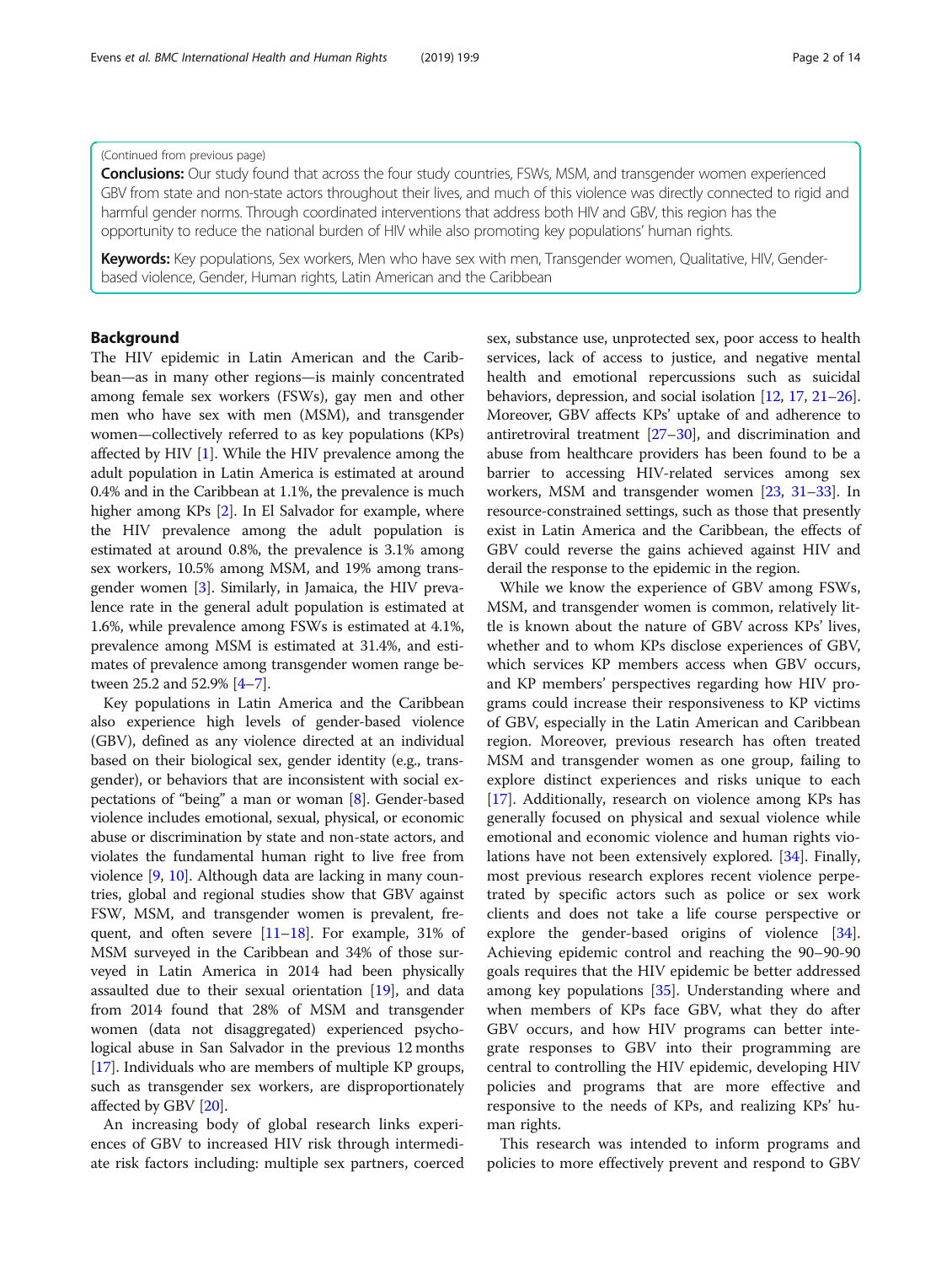against members of key populations in Latin American and the Caribbean collectively. The purpose of this study was to generate high-quality evidence on the nature of GBV experienced by FSWs, MSM, and transgender women, to describe the consequences of and responses to GBV from the perspective of KP members, and to inform HIV service delivery policies and programming in Latin America and the Caribbean by making it more responsive to the needs of KP victims of GBV.

### Methods

Adapting the methodology used by The Right(s) Evi-dence: Sex work, violence and HIV in Asia [\[36](#page-12-0)], The LINKAGES project, United Nations Development Programme (UNDP), and The University of the West Indies (UWI) worked with local organizations providing services to KPs to collect data on experiences of GBV among FSW, MSM, and transgender women in San Salvador, El Salvador; Port of Spain, Trinidad and Tobago; Bridgetown, Barbados; and Ouanaminthe, Jacmel, and Port Au Prince, Haiti in 2016. The study team used two criteria to identify study sites: 1) the presence of local KP networks interested in this work, and 2) interest in addressing GBV among KP groups from the government, civil society, United Nations (UN), USAID Washington, and USAID country missions. In Haiti, three cities were included because they represented potentially different risk environments for KPs and additional funding was available.

A qualitative, participatory approach was used to identify FSWs, MSM, and transgender women study participants and explore GBV, a sensitive subject. Participatory research aims to involve those traditionally seen as subjects in generating, validating and using knowledge and creates a partnership between social groups and the scientific community to yield information that is more legitimate and useful for social change. Key populations were directly involved with the intention of increasing the quality and credibility of data, empowering KPs to conduct research, and ensuring the study was responsive to KPs' interests and needs. Members of KP groups were actively engaged throughout the research process, including study design, developing interview guides, selecting sites, recruiting participants, conducting interviews, and interpreting study results. For example, KP members decided which contexts would be covered in the interviews: FSW representatives wanted to collect data on workplace violence but did not wish to ask about violence experienced before the age 18 or from an intimate partner, while transgender women and MSM representatives felt that these contexts were important to include. It should be noted that some FSWs did spontaneously disclose GBV before the age of 18 and GBV from a partner in response to open-ended questions.

Additionally, to facilitate collaboration with regional and national actors and ensure they could function as key partners for translating study results into action, the study team also formed regional and national advisory groups—including civil society organizations, UN agencies, USAID, UWI, government representatives, and the study team—to discuss the content and procedures for data collection. Sample sizes were derived according to norms for qualitative data collection to ensure data saturation, the point at which no new information is added by additional participants. [\[37](#page-12-0)]. Additionally, during analysis, the study team reviewed data and held discussions to ensure saturation had occurred. As this was qualitative research, results were not designed to be statistically representative of the study populations in each country. Fifteen FSW and transgender women were interviewed in each study site (El Salvador, Trinidad and Tobago/ Barbados and in each of three study sites in Haiti). Based on guidance from the technical advisory group, 20 interviews with MSM were conducted in each site as they were expected to be more socioeconomically diverse than FSW and transgender women.

Structured interview guides covered experiences of GBV in a variety of settings and included a list of closed-ended questions about participants' specific experiences (such as whether they had been assaulted or received negative or stigmatizing comments), as well as open-ended questions such as what types of violence they experienced, the location and perpetrators of that violence. Additional questions were asked regarding to whom they disclosed GBV, what services they sought, and what types of support they wanted to receive. Participants were asked about violence they had experienced as members of the three study populations; time frames were not specified so that participants could share experiences of their own choice regardless of when they occurred. To make participants comfortable and be responsive to the potential psychological consequences of discussing traumatic experiences, participants were given the option of not answering any questions they felt uncomfortable with, though few opted not to fully answer questions.

Development of the interview guides was informed by existing research on GBV experienced by FSWs, MSM, and transgender women, as well as the validated World Health Organization Violence Against Women and Girls instrument [\[38\]](#page-12-0). We developed the guides in conjunction with the study's regional technical advisory group and guides were reviewed by and piloted with individuals from the Global Network of Sex Work Projects, the Global Forum for MSM and HIV, and the Innovative Response Globally for Transgender Women and HIV, as well as KP members in each country [\[39\]](#page-12-0). Following piloting, the guides were further revised to improve clarity and relevance of the questions, accuracy of the translation, and question flow.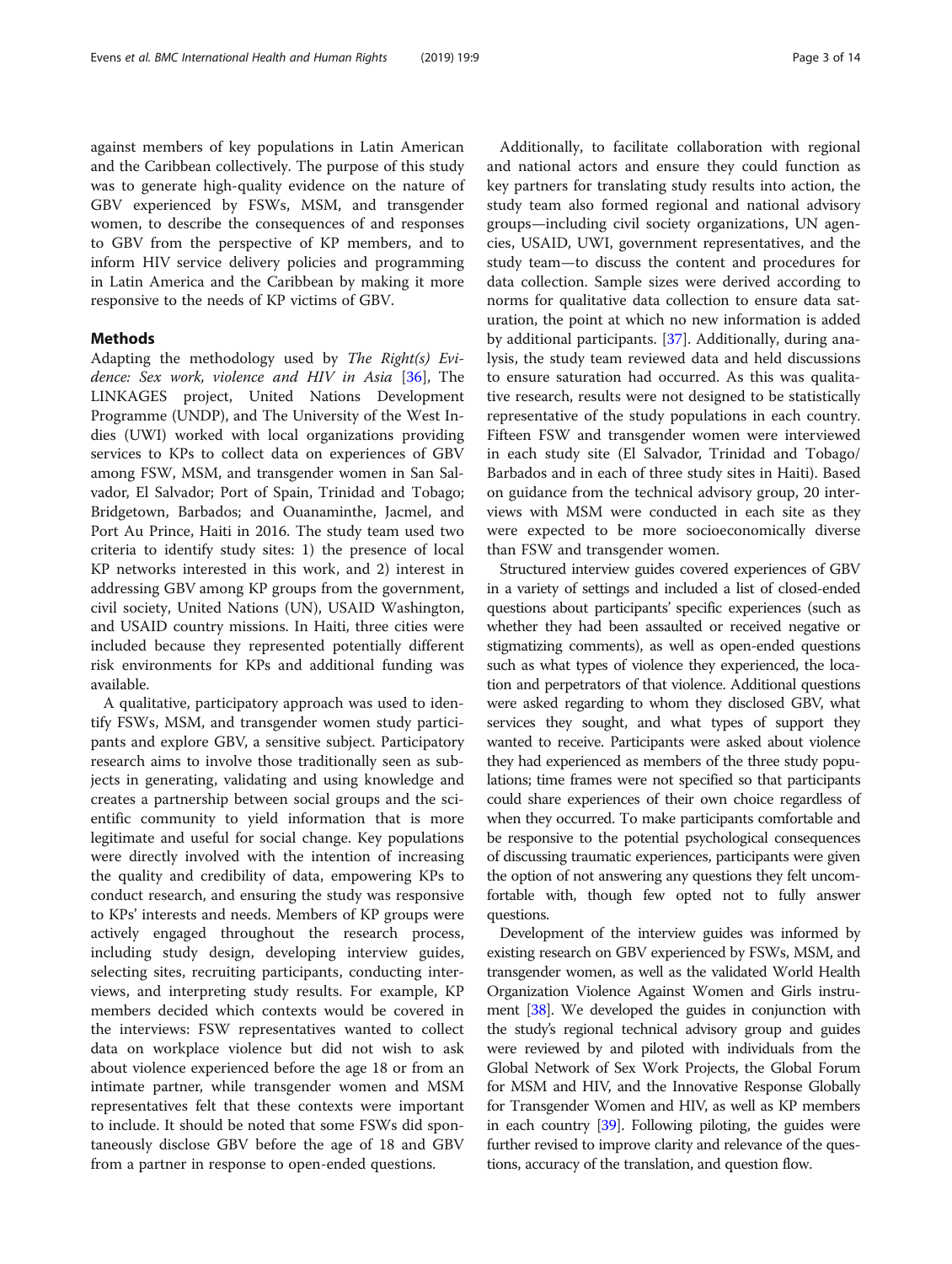All interviews were conducted by peer data collectors who interviewed study participants of their respective KP group (FSWs, MSM, or transgender women). Data collectors, recruited from local KP organizations, were trained in qualitative research, interviewing skills, study procedures, and research ethics, and were supervised by local researchers. Study participants were recruited by peer data collectors from KP-focused civil society organizations' offices or during outreach activities with FSWs, MSM, and transgender women in each study country. All data were collected in 2016. All participants were 18 years of age or older and were either 1) cisgender women who reported selling sex; 2) cisgender men who reported having sex with other men; or 3) transgender women who either self-identified as transgender or who, in responding to a two-question participant eligibility questionnaire, noted that they were assigned male sex at birth and now identified as women. Individuals currently being detained by the police or awaiting trial were not eligible for participation. Members of KP groups who worked on HIV-related interventions or conducted peer outreach activities with KPs were also excluded from the study, as they were likely to be more informed and empowered than others.

The study received ethical approval from the FHI 360 Protection of Human Subjects Committee; the El Salvador National Ethics Committee on Health Research; The University of West Indies Faculties of Medical Sciences Ethics Committees at Cave Hill (Barbados) and St. Augustine (Trinidad and Tobago); and the Ministry of Public Health and Sanitation National Committee of Bioethics in Haiti. All participants provided oral informed consent prior to the interview. All study staff were trained in research ethics and study procedures to ensure the confidentiality of study participants. All interviews were conducted in a private space and were audio recorded and transcribed in English, Spanish, or Haitian Kreyol, and then translated into English as applicable. Responses to closed-ended questions were also documented by the interviewer on the interview guide. Identifying information was collected by study staff only to schedule interviews and invite participants to data interpretation events. Identifying information was not written on documents that contained any information about the study, and this information was kept separate from interview guides, transcripts, notes, and audio recordings, accessible only by study staff and will be destroyed following dissemination.

Qualitative data from Barbados, Trinidad and El Salvador were coded by a team of six researchers at FHI 360 using QSR NVivo qualitative data analysis software program [[40\]](#page-12-0). The researchers developed a detailed codebook, including deductive codes generated from the data collection instruments and inductive codes emerging from the data. For each country, teams of analysts independently coded transcripts and resolved discrepancies through discussion until inter-coder agreement was achieved. After that, inter-coder agreement was assessed periodically, and the codebook revised as necessary. Overall, 20% of transcripts were coded by a team of analysts to assess agreement. Following analysis from the three other countries, qualitative results from open-ended sections of interviews conducted in Haiti were coded using a structural matrix, as these interviews were shorter and provided fewer details.

Study analysts ran code reports and reduced and organized the data into themes, including supporting quotes. Data was organized to identify the settings where violence occurred, the type of violence (emotional, physical, sexual, economic and other human rights violations), and perpetrators of violence. The data were summarized separately for FSWs, MSM, and transgender women and for each country, and then summarized across participant groups. After this initial analysis was completed, an interpretation meeting was held in each country to review the data, ensure accuracy in the interpretation, prioritize results, and discuss the dissemination plans including the optimal format in which to present the data. Meeting participants included peer data collectors, study participants, local researchers, and representatives from national key population organizations, regional NGOs, ministries of health, other governmental agencies, UNAIDS, UNDP, UWI and LINKAGES. Following individual country analysis and interpretation meetings, the analysts merged and summarized the data across countries.

Responses to closed-ended questions were entered using EpiData data entry software with double data entry for accuracy, exported to STATA, and analyzed descriptively by country and KP group to produce means and frequencies of responses to demographic questions and questions on the most common settings, perpetrators and types of GBV that participants experienced [\[41](#page-12-0), [42](#page-13-0)].

### Results

A total of 278 individuals (119 FSW, 74 transgender women, 85 MSM) were interviewed across the four countries (Table [1](#page-4-0)). Participants were on average 29 years old and most frequently had attended or completed secondary education; slightly less than half of participants reported paid employment, which could include sex work.

We found some variation in participants' educational status and employment by KP group. Fourteen percent of participants overall had attended university or technical school, while nearly one-third of MSM participants had achieved this education level (27%). FSWs were most likely to have no education, with 9% reporting this compared to 1% of transgender women and no MSM.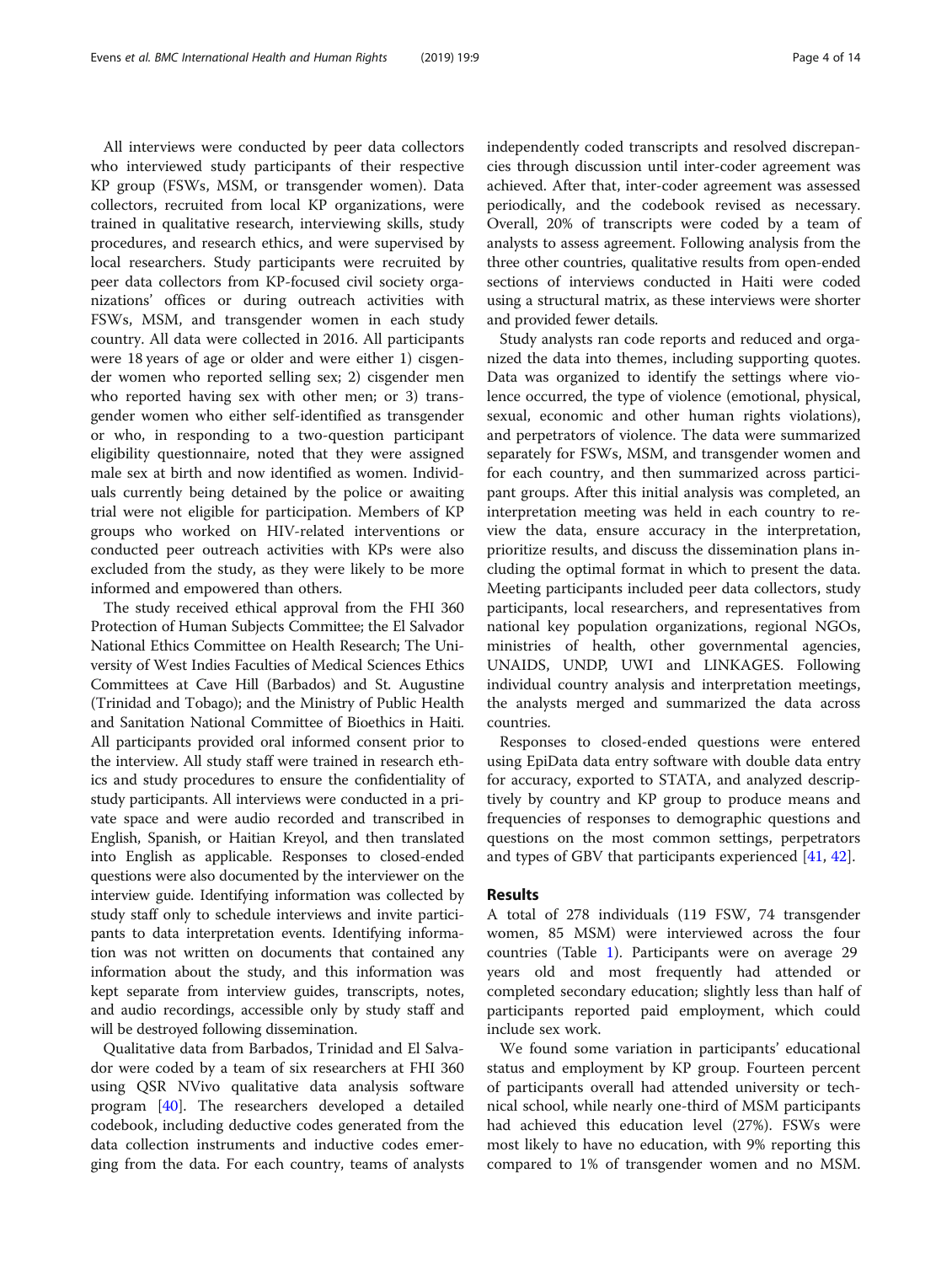|                                          | All KP groups ( $n = 278$ ) N, mean or % FSW ( $n = 119$ ) n, mean, or % TGW ( $n = 74$ ) n, mean, or % MSM ( $n = 85$ ) n, mean, or % |        |       |       |
|------------------------------------------|----------------------------------------------------------------------------------------------------------------------------------------|--------|-------|-------|
| Country <sup>a</sup>                     |                                                                                                                                        |        |       |       |
| Trinidad                                 | 30                                                                                                                                     | 8      | 10    | 12    |
| Barbados                                 | 20                                                                                                                                     | 7      | 5     | 8     |
| Haiti                                    | 178                                                                                                                                    | 89     | 44    | 45    |
| El Salvador                              | 50                                                                                                                                     | 15     | 15    | 20    |
| Age (years) <sup>b</sup>                 | 29.2                                                                                                                                   | 30.4   | 29.5  | 27.1  |
| Highest education level <sup>c</sup>     |                                                                                                                                        |        |       |       |
| None                                     | 4.0%                                                                                                                                   | 8.6%   | 1.4%  | 0.0%  |
| Primary                                  | 20.1%                                                                                                                                  | 30.2%  | 16.4% | 9.4%  |
| Secondary                                | 62.4%                                                                                                                                  | 56.0%  | 71.2% | 63.5% |
| University/technical 13.5%               |                                                                                                                                        | 5.2%   | 11.0% | 27.1% |
| Paid employment <sup>c</sup>             | 48.0%                                                                                                                                  | 57.8%  | 46.6% | 35.7% |
| Ever engaged in<br>sex work <sup>c</sup> | 48.9%                                                                                                                                  | 100.0% | 60.6% | 38.7% |

#### <span id="page-4-0"></span>Table 1 Participant demographics

<sup>a</sup> Participants per country is reported as number

<sup>b</sup>Age is reported as a mean

<sup>c</sup> Education, paid employment and ever engaged in sex work are reported as percentages

Transgender women had the highest rate of self-reported paid employment in Trinidad and Tobago/Barbados and El Salvador (80 and 33% respectively, data not shown) while in Haiti 39% reported paid employment, considerably lower than FSWs at 67% but slightly higher than MSM at 33%. All participants in El Salvador reported markedly lower levels of paid employment (16%, data not shown) than participants in all other countries.

### Settings where GBV occurs

Study participants reported that GBV occurred in a range of settings and throughout their lives. Among MSM and transgender women in all study countries, nearly all study participants reported experiences of violence in their childhood homes. (FSWs were not asked, as requested by FSW stakeholders.) All participants who reported they engaged in sex work in Trinidad and Tobago/Barbados reported experiencing violence in brothels, bars and on the street. Violence in sex work settings was also universally reported by FSW and transgender women in El Salvador and MSM in Haiti. Among MSM in El Salvador and FSWs and transgender women in Haiti who reported engaging in sex work, reports of violence in sex work settings was also high. Violence was also very common in public places such as parks, streets and public transport among all participant groups and in all study sites. Health care centers and hospitals were reported as sites of violence by more than three-fourths of participants overall, with transgender women and MSM experiencing violence in this setting slightly more often than FSWs and participants in El Salvador reporting more violence than in other study countries. Police stations, were another commonly reported

location of violence especially for transgender women; again, violence in police stations was more common in El Salvador than other study countries. Finally, violence in both schools and churches or other religious settings was reported by approximately three-quarters of MSM and transgender women. Overall, while all groups experienced violence in numerous settings, transgender women reported experiencing violence in more places than FSWs or MSM. Only five individuals (three FSW and two MSM) reported not experiencing GBV in any setting. More than three-quarters of participants reported experiencing violence in four or more settings with FSWs reporting experiencing violence in the fewest settings and transgender women the most. One of these individuals was an MSM who reported that he "avoided" GBV because he did not "*portray*" himself as gay in public.

### Types of violence reported

Nearly all participants reported experiencing emotional violence. Emotional violence included psychological and verbal abuse, threats of physical or sexual violence or harm, coercion, controlling behaviors, name calling and insults, intimidation, isolation and bullying. Economic violence was reported by more than three-quarters of transgender women and FSW and nearly two-thirds of MSM. This included the use of money or resources to control an individual or harm them economically, blackmail, refusing individuals the right to work or taking their earnings, (including sex work clients refusing to pay for services) and withholding resources as a punishment. Physical violence and other human rights violations were each reported by approximately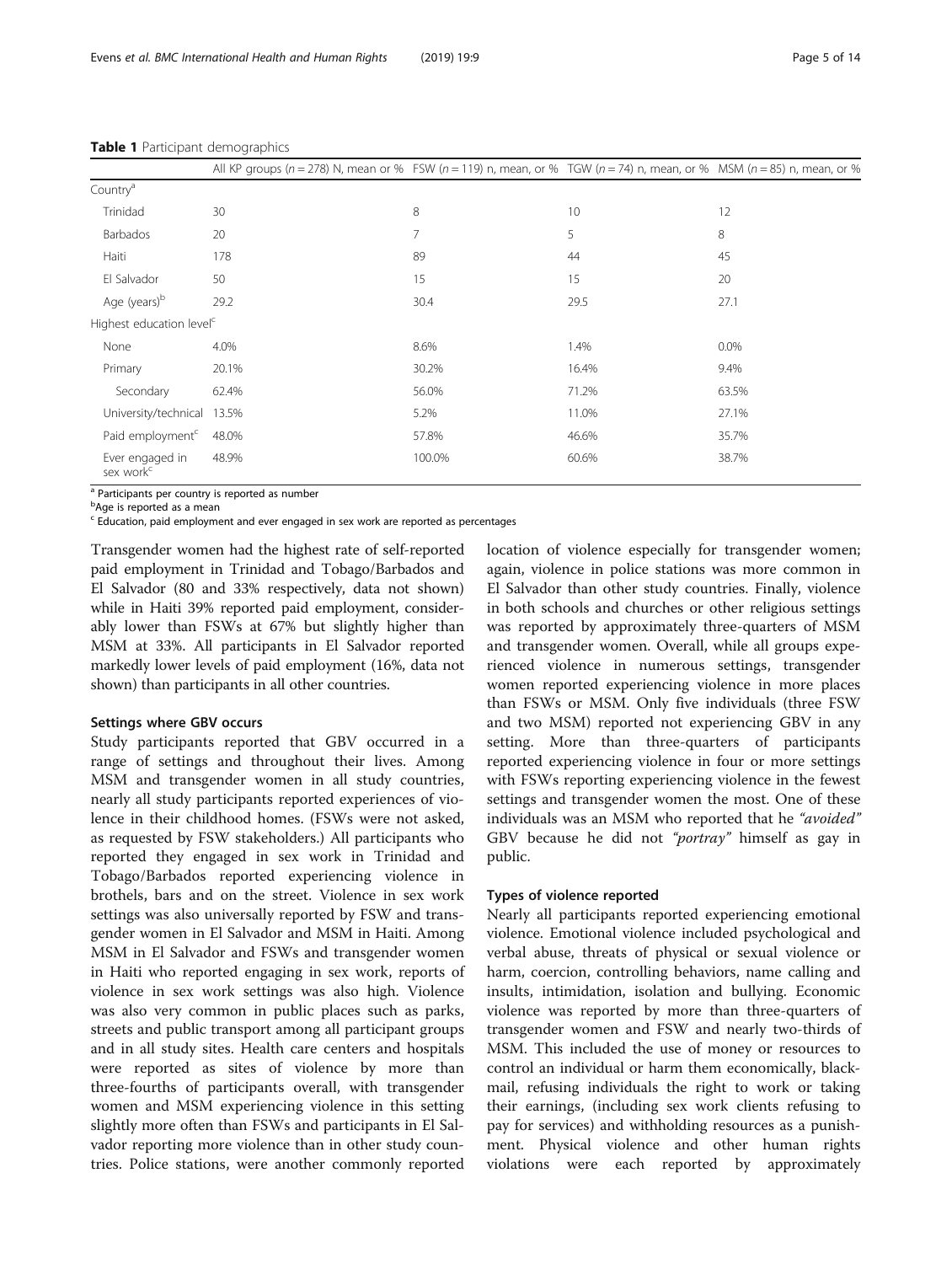three-quarters of each study population across all study sites. Physical violence included physical abuse as well as kidnapping, being forced to consume drugs or alcohol and being subjected to invasive searches. Sexual violence included: rape, coercion or intimidation to engage in sexual activity against one's will and refusal to wear a condom. Other human rights violations included denial of basic necessities, arbitrary detention, arrest or threat of arrest and denial of health care. Notably, more transgender women reported experiencing emotional, physical, and human rights violations compared to other groups, while FSW reported economic and sexual GBV more frequently. Although nearly all MSM reported experiencing emotional GBV, the other types of GBV were reported somewhat less frequently compared to the other population groups with approximately two-thirds of MSM reporting economic, sexual, physical and human rights violations.

#### Perpetrators of violence

Perpetrators of GBV included individuals that participants were closest to such as family and partners, as well as those with whom they had more limited contact. Family members, typically male, and including immediate relatives such as parents, brothers and grandparents as well as uncles and cousins, were common perpetrators of violence against participants, especially when the participants were young. Friends, peers, neighbors and community members were also commonly mentioned. Along with people they knew, participants reported that strangers, typically men encountered in public places, also perpetrated violence against them. MSM also reported that members of the LGBT community enacted violence against them. In Haiti "vagabonds" or charismatic and potentially dangerous men who cruise public areas perpetrated violence against both MSM and transgender women. Intimate partners, both current and former, were also commonly noted. For FSWs, the fathers of their children were mentioned. Among participants engaging in sex work, clients, other sex workers usually those working in the same establishments—and, less commonly, people sex workers worked for such as brothel or bar owners or members of their family, perpetrated violence. Health care workers, including doctors, nurses, and staff such as receptionists were identified along with other patients, though this last group was less common. Police, and less often, soldiers and other uniformed personnel were also named; they were typically male, though women were noted in some cases. Religious leaders and members of religious communities commonly perpetrated violence, especially against transgender women. Finally, teachers were named as perpetrators of violence against MSM and transgender women during childhood and young adulthood while

principals and teachers enacted emotional violence against adult FSWs when then interacted with their children's schools.

### Consequences of experiencing GBV

When asked about the consequences of GBV, participants most commonly reported *emotional distress* including feeling "sad," "fearful," "angry," "hurt," "uncomfortable," "humiliated," "embarrassed," "resigned," "overtaken," "guilty," "isolated," "worthless," "useless," "suicidal", less trusting, and less self-confident. Experiences were described as "traumatic" and "damaging" and participants thought "no, this isn't right." Some participants described feeling trapped and depressed:

"It affects me up to this day in a way that I don't show it but, it does, because it put me into a shell and it lowered my self-esteem and [...] I feel less than a woman...me personally, sometimes I doan [don't] have no hope, there is no escape, it's like a bond, I mean like a prison you can't get out of."

- FSW, Barbados

Participants also described how their experiences negatively impacted their relationships with other people, such as their partners, colleagues, neighbors, and especially their families, including feeling as though they were not part of their family, feeling as though they were not equal to other family members, or feeling as though they were less of a person.

Fears of future GBV led to restricted movement and behaviors such as participants isolating themselves or changing their day-to-day routine to avoid certain people or places, or changing the way they walked, spoke, or dressed to avoid negative attention.

"Eventually, eventually, you know, with verbal abuse sometimes as it becomes so constant the individual tends to place themselves within a box, right. So that, you know, they don't venture out that box into society where they feel, you know, that their life is more in danger…I tend to prefer staying where I would be more comfortable as opposed to venturing out into public and society, where society would deem you unfit, would, they would look at you like at you as you were less than, you are not human."

– Transgender woman, Trinidad and Tobago

Participants, particularly sex workers, reported a range of *economic consequences* of GBV. Some had to leave establishments where they worked or move to another location. Some had trouble meeting their basic needs after bosses or police made them pay fines or bribes,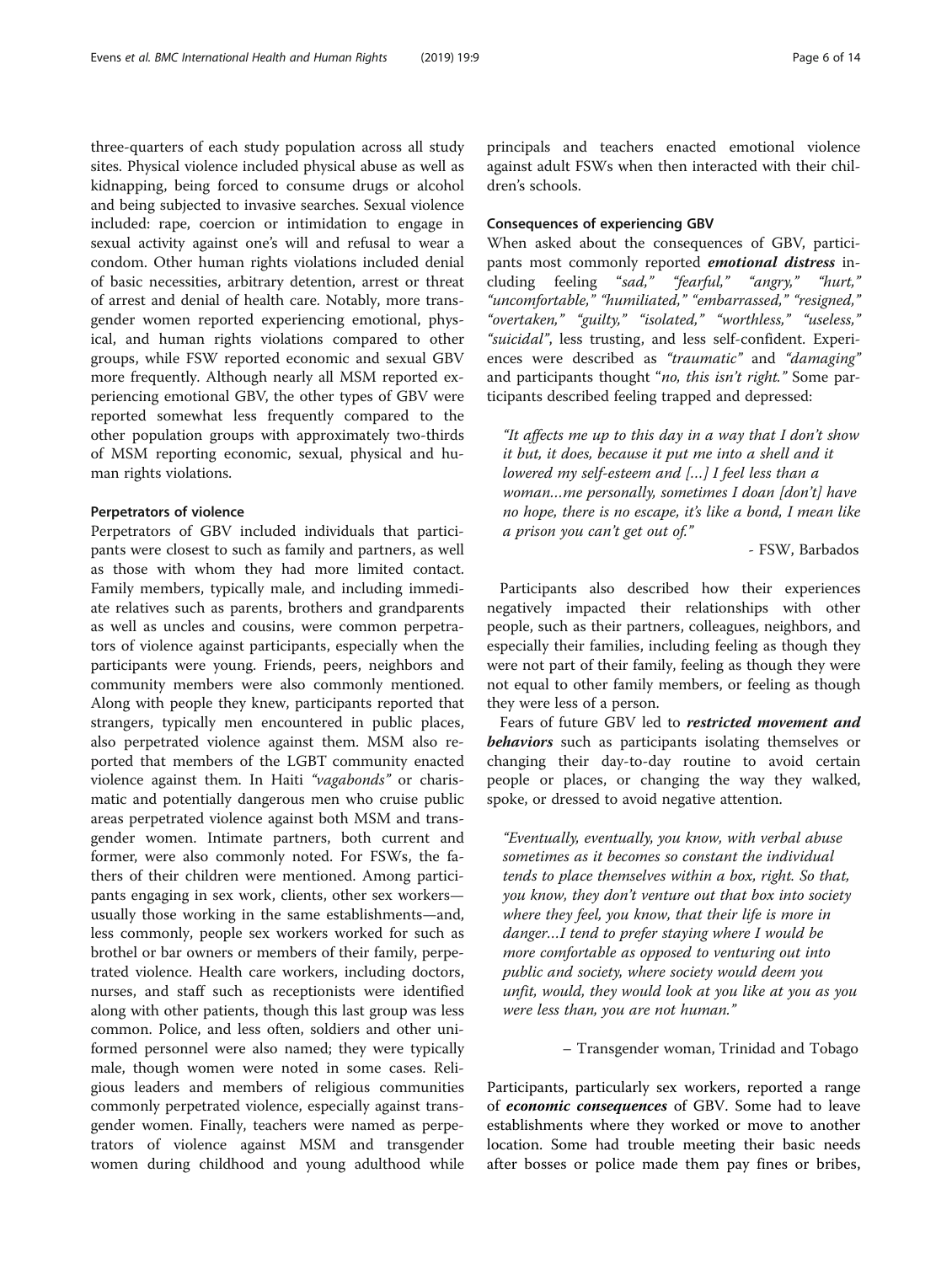or after a client or brothel owner withheld payments they were due. Participants who experienced GBV in childhood reported they ran away from home or were thrown out of their homes, and a few others tried to do so or were threatened with withdrawal of support. This was particularly common in El Salvador. Additionally, a small number reported having to drop out of school after their parents withdrew economic support.

"My mom would say […] 'If I had an effeminate son,' she would say, 'I would put him into the army so that they would make him a man. I would hit him, I would tie him to a tree, I would kick him out. I would never want a son like that.' So then when I was little, I used to hear all those comments that my mom said.  $[...]$  It was because of that that I had to leave home, because I felt that when they realized it, well, they were going to kick me out, and to avoid that I ran away."

-Transgender woman, El Salvador

FSWs in El Salvador described that when fathers of their children withheld economic support, the respondents did not have enough money to care for their children. Partners also asked participants for money or withheld money they owed to help with children. Some participants, especially transgender women, were unable to gain or maintain employment because of their gender expression.

Interviewer: Reflect on what you just told me [is there] anything you'd like to tell me more about [when] you were applying for a job? Participant: I didn't- I don't have the tangible evidence to prove that… Interviewer: You don't, but you always knew? Participant: I always knew. I just didn't have the substantial evidence to prove it. But I knew based upon their actions and expressions. Facial expressions and gestures. I could vouch that with them that I was trans and you would see the 'oohs' and the 'ahhs' and the facial expressions. And you knew that you wouldn't get the job and they just didn't call.

–Transgender woman, Trinidad and Tobago

Some participants reported *physical and sexual* trauma for which they had to seek medical care, including knife and gunshot wounds, STIs, burns, miscarriage, pelvic hemorrhaging, bruises from being thrown from a car, and losing consciousness.

"It was bad, I had to throw myself from a car, because the guy forced me in, because he thought he had taken a biological woman with him…So, when we were driving, he realized that I am a trans woman…and, yeah, he told me he was going to take me somewhere to kill me."

– Transgender woman, El Salvador

A few participants reported attempting suicide. One FSW from El Salvador described losing her pregnancy after being gang raped; she described this experience as her "biggest failure."

Gender-based violence in health care facilities, by police, and in public institutions restricted respondents' access to legal, health, and other social services. Respondents reported that their own and their peers' negative experiences with providers—including encountering providers who disregard KP members' medical or legal needs, refuse to provide them with services, make them wait longer than others, or emotionally, physically, or sexually abuse them—limited their willingness to seek services. These experiences also resulted in participants leaving services before getting care or caused them not to report crimes or made them only attend known providers that they could trust.

"Yes. There was a time I went out with a client. We were involved in a conflict and I went to the police station to make my complaint. The officer told me if I wasn't out so late this wouldn't have happened, and he told me to come into the back to relay my statement, and he forced his self onto me also."

– FSW, Barbados

"They told me that whether you gay or not right, umm, if you innocent, because you gay you guilty, one officer said that to me when we were arrested the first time."

– MSM, Trinidad and Tobago

Some participants also shared that the process of coping with GBV led to *positive outcomes* including increased resilience and empathy. A few FSWs and transgender women in El Salvador and Trinidad said they learned to "depend on themselves," "value themselves," and "open a part of their identity they had been suppressing." Some participants reported that their experiences made them realize they should treat others with respect and avoid judging people, or that the hardships they faced made them want to help others who may be going through the same thing.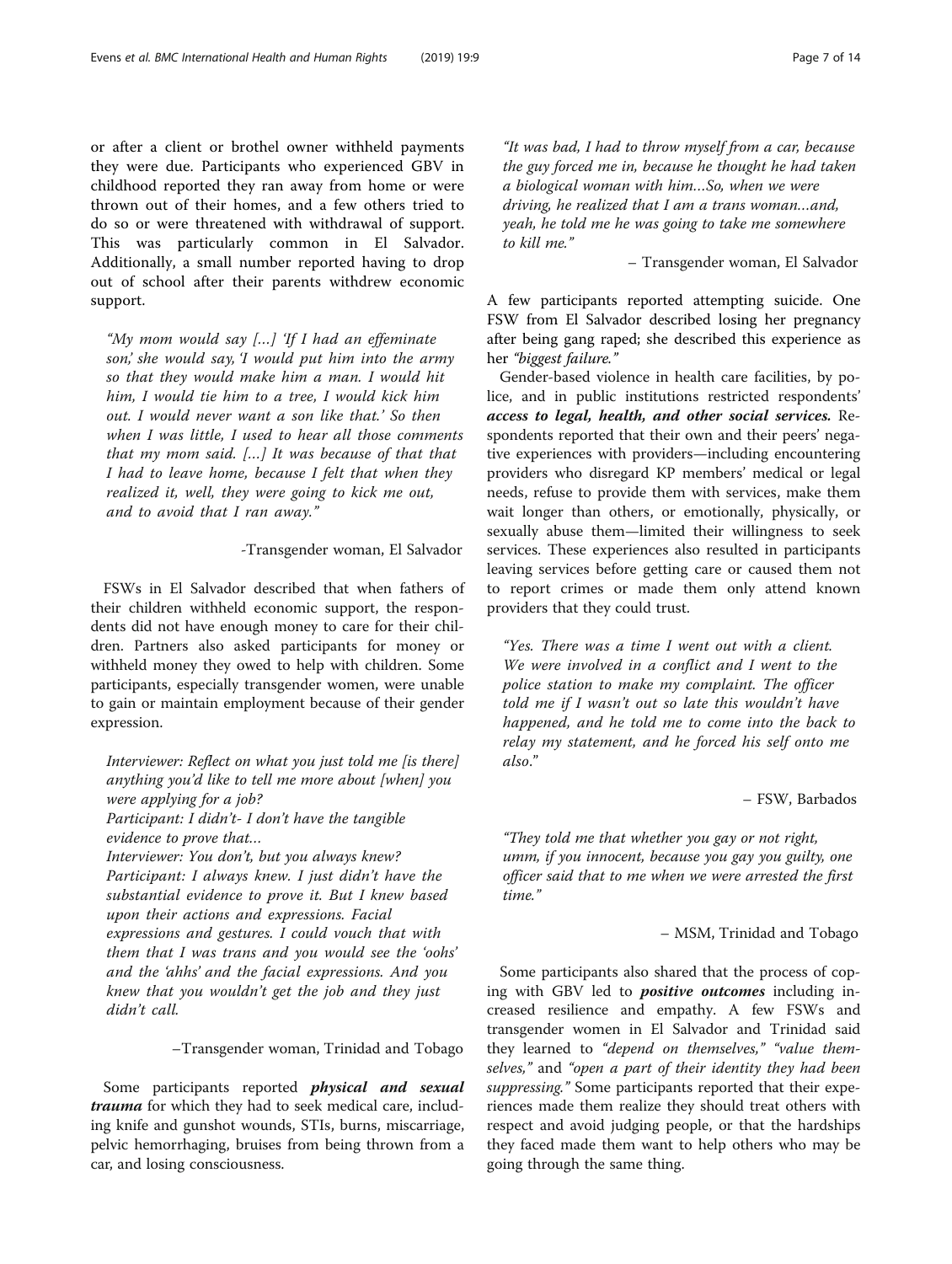"So far, it brings up certain hurts and pain you rather forget and leave in the past, yet still I would like if I could help somebody along the way so they could learn from my experience."

– MSM, Trinidad

A small number of participants reported that GBV had not had an impact on them. One MSM in El Salvador said: "[it] makes no difference what people say [because] I accept myself the way I am." A few FSWs did not identify as victims and reported being empowered to stand up against discrimination.

### Disclosing GBV

Participants most often shared their experiences of GBV with a trusted friend or family member, or with another sex worker, MSM, or transgender woman. Participants felt supported when people expressed concern, empathized, shared similar experiences, encouraged and reassured them, or just listened. An FSW in Barbados said that sharing with a colleague made her feel supported because she "actually could understand where I was coming from". Some participants appreciated receiving advice or instrumental support such as information about filing reports, referrals to support services, or being bailed out of jail, while some also noted that they appreciated when people respected their decisions and did not pressure them into seeking services.

Participants did not feel supported when people minimized their experiences "She started laughing and said, 'bad luck'" (transgender woman, El Salvador); told them to ignore the violence, defend themselves, or avoid the setting or perpetrator; or blamed the victim for instigating the GBV. These types of negative interactions happened even when KPs disclosed experiencing GBV as children; participants reported that after disclosing sexual GBV that happened to them before the age of 18, family members did not believe them, blamed them, or even beat them.

A few participants said that they disclosed their experiences not to find support for themselves, but to support others experiencing GBV:

"For me, to talk about certain situations, there're people out there [….] under the LGBT or trans that would need to know that somebody has been through it [and] is there to help them […] who cares and who would understand."

– Transgender woman, Barbados

Many participants chose not to disclose GBV they had experienced because they felt guilty or ashamed, did not want to re-live their experiences, did not want to out themselves or reveal that they were engaged in sex work, or were afraid of punishment or further discrimination. Participants reporting GBV from a partner often described not disclosing because they felt it was a private matter or because they felt it was not significant enough to share. Sex workers said they did not disclose GBV because they were afraid of losing their job, especially when GBV came from brothel or bar owners. Some did not disclose because their perpetrators had threatened them with more violence if they told anyone. Others had accepted GBV as a part of life:

"There comes a moment when maybe you get used to it and maybe you say that you've received as much as you can from life. So, many experiences that I have experienced, now they seem normal to me. So then, who is going to solve it for you? What are you going to talk about it for? What solutions are they going to give you? You know that they don't expect it if you mention it. So then why are you going to mention it?"

– MSM, El Salvador

When asked about disclosing GBV in a health care context, only one-third of participants reported ever being asked by a healthcare provider about GBV, and slightly less than this shared their experiences with providers. Some participants saw their GBV experiences as irrelevant to their health care; others said the GBV they experienced was personal, and they did not want to share with providers. Participants also talked about healthcare providers being untrustworthy, inattentive, insensitive, discriminatory, or unable to address their problems. Fewer transgender women and MSM described sharing their experiences with a health care worker compared to FSWs.

### Service seeking

Some participants reported seeking counseling, legal, and healthcare services for the GBV they experienced and a few reported that receiving services that were helpful including: counseling that helped them to process the GBV they experienced or medical care for physical injuries. In a few cases police or legal actions lead to perpetrators being arrested and serving jail time. A few mentioned that social norms were changing slowly and that work from key population advocacy groups and civil society organizations was helping to make progress in ensuring people were treated equally. This was mentioned most often in El Salvador.

"Well, the positive thing is that nowadays, the NGOs provide workshops for the national police, the soldiers,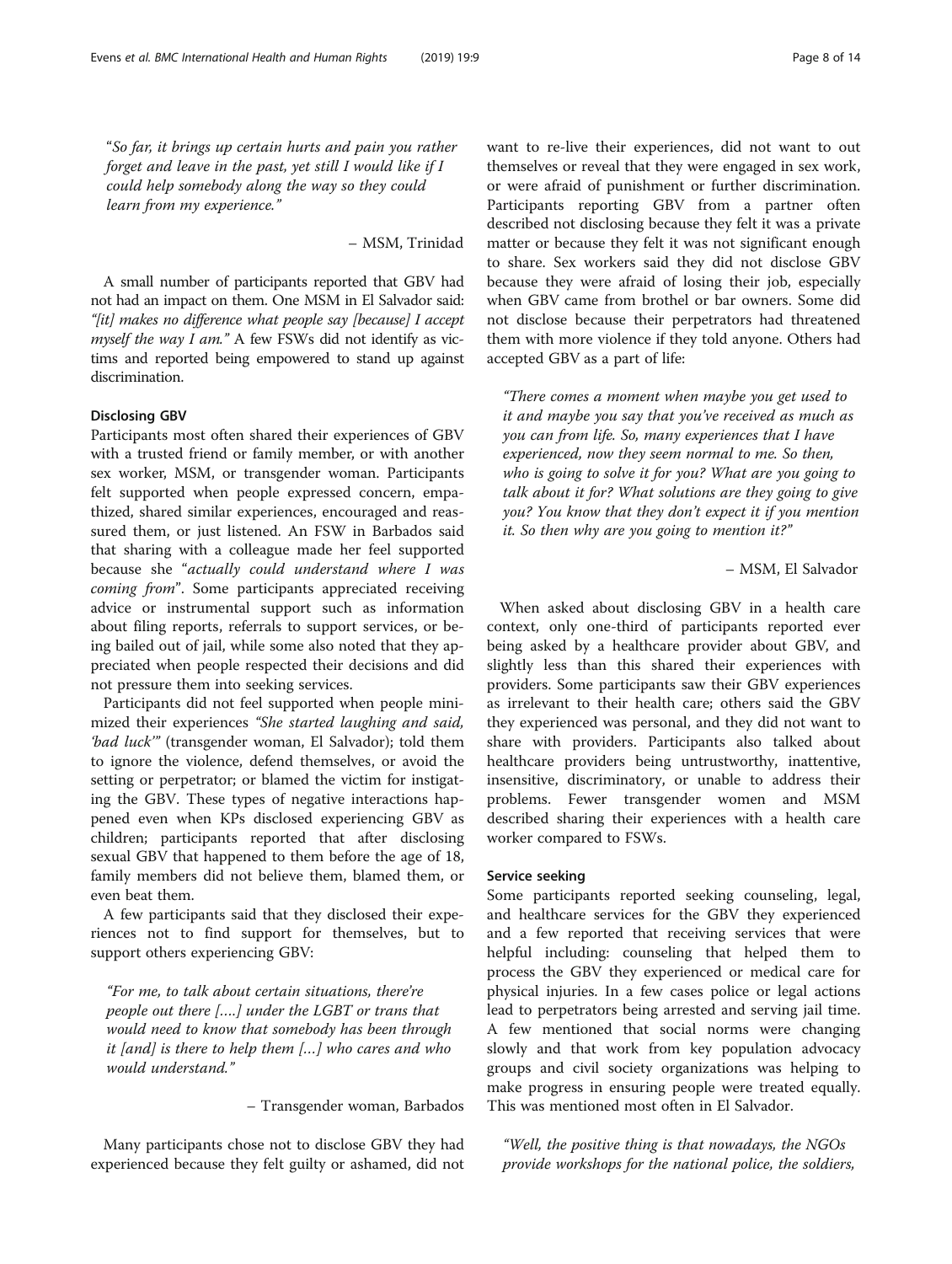the metropolitan police…[…] They are starting to take the LGBTI community into account more. […] You can see that they're talking about us on the news. […] Nowadays it's spreading, we're not as, you know, singled out. We're a bit more visible nowadays, we're taken into account more. You could say that things are progressing"

– MSM, El Salvador

Unfortunately, however, the majority of participants who talked about seeking services said that services did not meet their needs, or they were further victimized by service providers. Healthcare staff told an FSW in El Salvador "that it [an experience of GBV] happened to me because I am a street whore, and that if I were a respectable woman then that wouldn't have happened." The police told another FSW after she was raped: "that's what you get for working in the street." People who reported GBV to the police usually said no legal action took place as a result.

Most participants did not seek any services for the GBV they experienced. Participants said they did not think they needed services because their experiences were not severe enough, they did not think they would get the help they needed, getting help was too burdensome, or they did not know services were available. A transgender woman from Barbados said she did not "feel like there's anything the police could really do." Participants were also fearful of being outed and experiencing discrimination from service providers:

"[When] people do something to me, I don't go to the police. Because I already see that both the police officer and the judges that are working in the public institutions, they humiliate people like me a lot."

– Transgender woman, Haiti

"They already assume that you're guilty and that you were the one who initiated everything, the culprit, the criminal. Never the other person. It unconsciously makes you feel like you're guilty. I was scared. I said, 'I don't want to report it, I don't want to be asked if I'm homosexual.'"

– MSM, El Salvador

Participants identified unique challenges to accessing services after experiencing GBV when they were under the age of 18. They said they were too young to seek services by themselves, could not travel to services by themselves, or were too young to understand that they needed help. An FSW from El Salvador said, "at the time, I knew nothing" and wasn't aware she could report the abuse; another FSW from Barbados said that she did not seek services because "I dismissed it [the experience of GBV] mentally" while another FSW in Barbados said she was going to seek services, but then decided it was "too much of work." Participants who did receive services for sexual GBV experiences under the age of 18 reported their families were instrumental in responding to and seeking services.

#### Services wanted

Despite limited or unhelpful service-seeking experiences, participants expressed a desire for additional GBV services, most commonly mental health services like counseling or support groups. Many participants, especially in Haiti, also stated the need for healthcare services more generally. Some wanted better police services, and participants from El Salvador and Haiti specifically mentioned employment opportunities or assistance getting jobs as important for preventing or recovering from GBV. Participants emphasized that services should be KP-friendly and safe, and service providers should be respectful, supportive, accepting, and protect clients' privacy and confidentiality:

"I would like for the police to pay more attention to you and to help you the way they should, just like with any other person, treat you the same. That they should help you like they are supposed to. Same goes for health, that they should help you, not discriminate against you, not single you out for who you are. They should treat you like a regular person, normal, just like everyone else who is waiting there at the clinic."

– Transgender woman, El Salvador

"I would like it to be taught at the police academy that they should respect people's rights, that they should know everyone is a person and everyone is free, they have their own choices. They should be taught to respect people's rights."

– Transgender woman, Haiti

More than half of participants said they would like healthcare workers to ask clients about GBV so that providers would better understand clients' needs and provide better quality care, including mental health services, referrals to GBV services, and access to safe spaces. There was variation among KP groups, however, with slightly less than threequarters of FSWs in all countries reporting a desire for healthcare workers to ask, with half of transgender women reporting they wanted health care workers to ask and less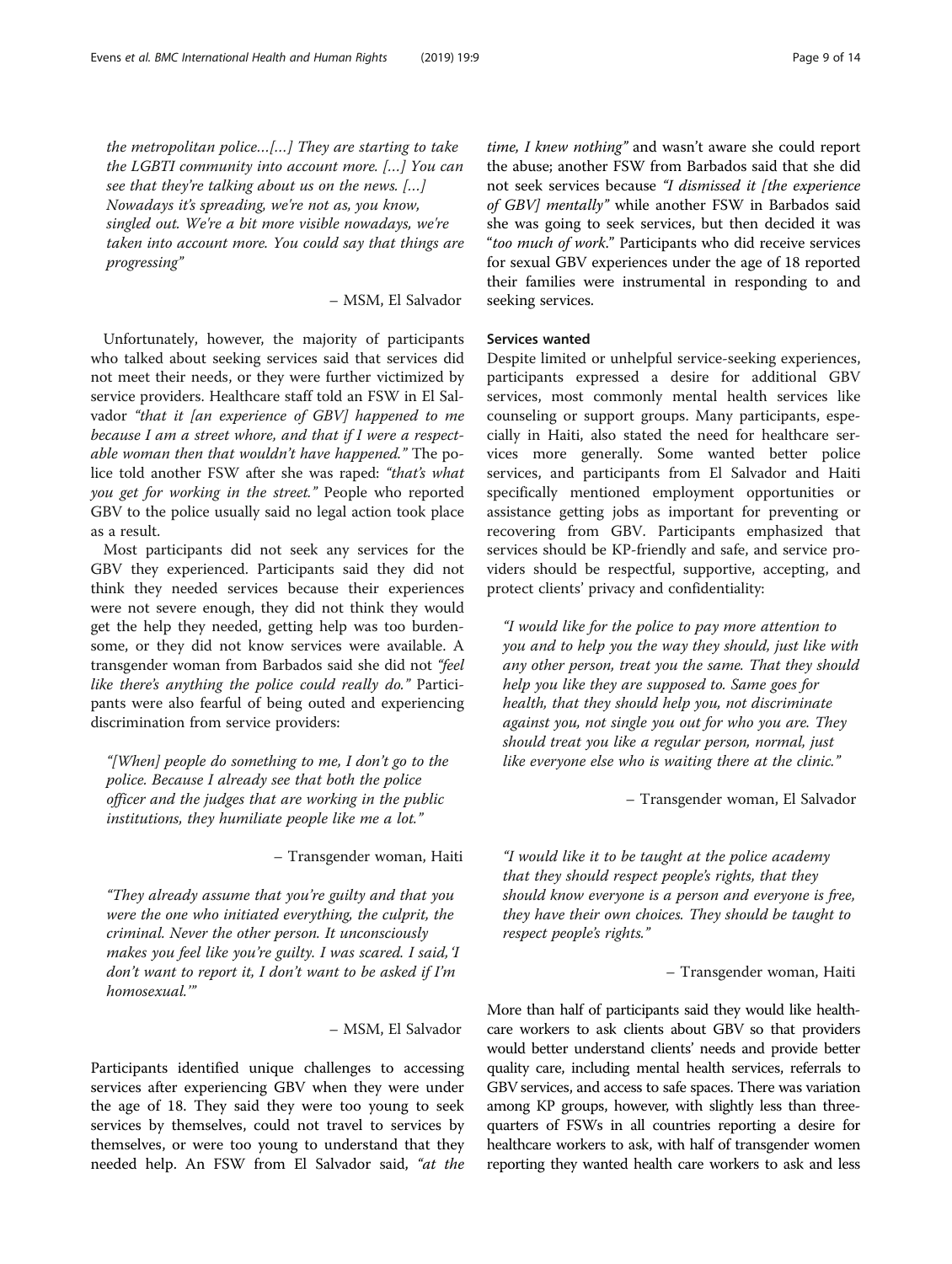than half of MSM reporting the same. There was also variation between countries from more than three-quarters of FSW in El Salvador wanting providers to ask, compared to a low of approximately one-quarter of MSM in Haiti. Some said that asking about GBV was part of healthcare providers' job and would show that they care about their clients but stipulated that providers should keep clients' information confidential. Participants in El Salvador explicitly stated that providers asking clients about GBV could reduce perpetration of GBV within the health care system, change attitudes towards stigmatized groups, and encourage key populations to seek care.

#### Perceptions of HIV risk

Across study settings and participant groups, less than one quarter of participants thought GBV increases risk of HIV infection; this was much lower in Haiti compared to other study countries. In Trinidad and Tobago, Barbados and Haiti transgender women were the most likely to identify GBV as a risk for HIV while in El Salvador, FSWs were most likely to see the connection between GBV and HIV infection. Many respondents reported that their HIV risk came from personal choices, such as not wanting to use condoms, or accidents, such as broken condoms, but did not link their risk to GBV. Some explained that they did not think GBV increased their HIV risk because they always used condoms or because the GBV they had faced was not sexual in nature. Participants who believed that GBV increased their HIV risk reported healthcare providers do not help KP members or are otherwise violent toward them, limited service seeking, and experiences of sexual GBV could result in HIV infection. One transgender woman noted that the feelings of isolation she had because of discrimination made her more likely to agree to unprotected sex in order to feel companionship. FSWs, more so than transgender women and MSM, linked GBV with increased risk of HIV because of clients or other perpetrators who refused to wear condoms. This was brought up most frequently in El Salvador:

"When you engage in sex work, you're really exposed to all types of diseases, even more so when you are forced to have sexual relationships without protection, that's really a factor that could result in you being infected with HIV."

– Transgender woman, El Salvador

### Limitations

While data from all countries were included in the analysis, the data from Haiti contained much less information than in other countries. We hypothesize this could be due to increased levels of stigma around issues of gender identity and sexual orientation leading to a reluctance to openly discuss these issues. Additionally, peer data collectors in Haiti were less experienced with research and did not probe participants for more detailed answers as much as in other countries. Furthermore, as transcripts were translated from Haitian Kreyol to English, and some of the translations were unclear. Participants' identification as transgender varied by country; while there was a strong local identity of transgender women in Trinidad and Tobago, Barbados and El Salvador, the presence of a transgender identity was relatively limited in Haiti and transgender women often referred to themselves as MSM. We worked with the local research team in Haiti to develop terminology and ways of asking about gender identity that spoke to the local concept of transgender women, though these participants rarely openly identified as women.

This study did not specifically explore how GBV affects HIV-positive KP's ability to access care and adhere to HIV treatment, important considerations for improving KP's health beyond the scope of this research. Finally, the findings offer insight to common experiences of GBV faced by these populations, but given the purposive sampling and qualitative approach, the results are not generalizable to broader population groups' experiences either within countries or across the region.

### **Discussion**

Our study found that FSW, MSM and transgender women faced GBV throughout their lives in a wide range of settings. GBV was largely perpetrated by those who were meant to support and protect KPs, including family members, health care workers, and police as well as the wider community and strangers throughout their lives. Violence took many forms and included not only sexual and physical violence but emotional, economic and human rights violations as well. We also found that KP members' perceptions of violence, current responses to the violence, and desires for violence prevention and response provide a foundation on which HIV programs can integrate GBV and HIV services. These findings expand the breadth of the current literature by describing the types, settings and perpetrators of violence across the life course [[34,](#page-12-0) [43,](#page-13-0) [44](#page-13-0)].

For MSM and transgender women, violence starts in childhood and, for all participants, violence extends throughout their public and private lives. Transgender women faced particularly high levels of violence. Gender-based violence was so pervasive that many KPs perceived it as a regular part of their daily lives and not a violation of their human rights. If they did recognize GBV as unjust or illegal, many felt powerless to stop it. Participants recognized the negative impact of GBV on their mental and physical health as well as their relationships, economic stability, and ability to move freely but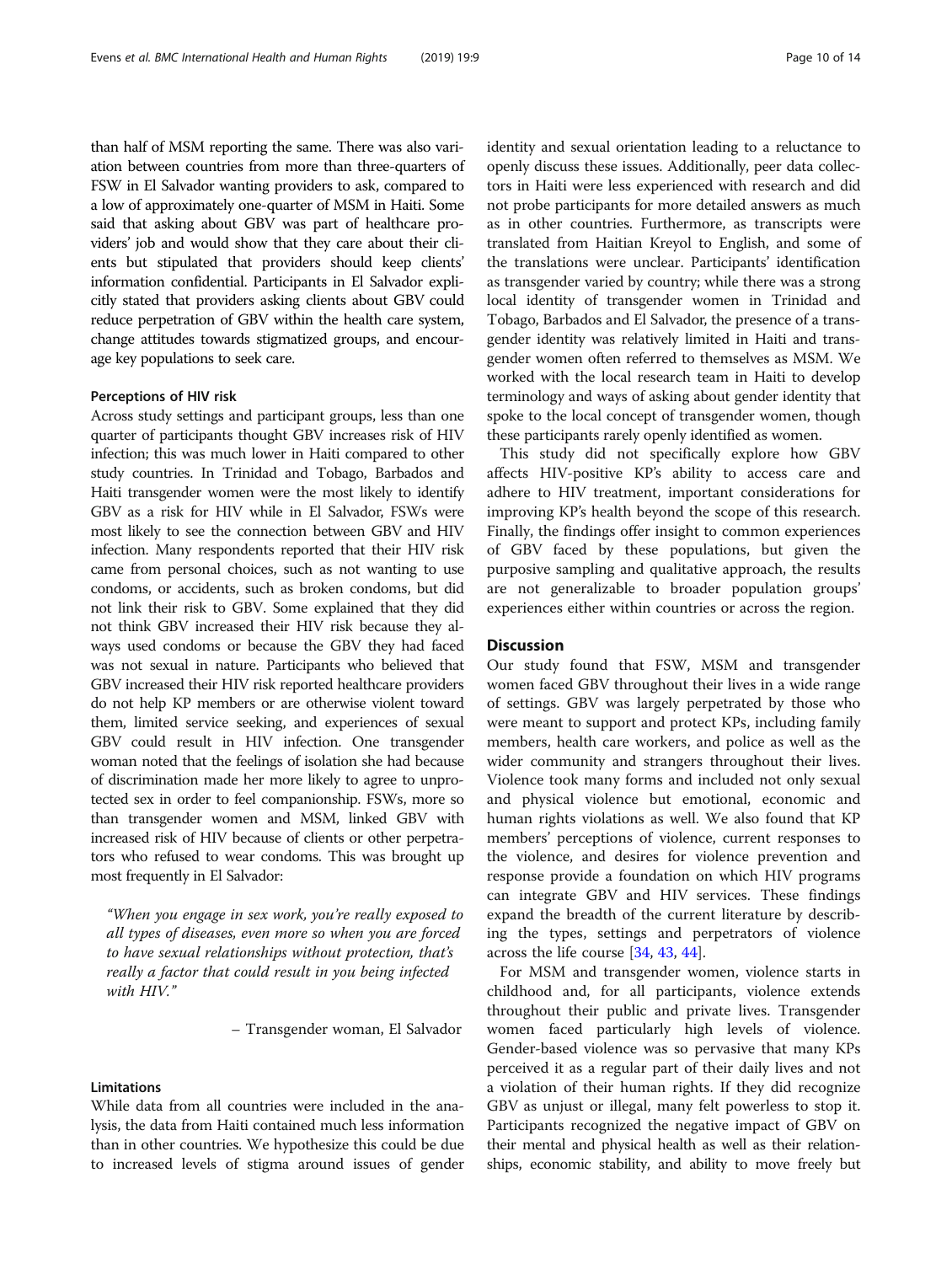generally not on their HIV risk other than in the case of rape or unprotected sex. Many expressed desire for services and support to help cope with and prevent GBV, including being asked about violence by health care providers and a desire for services to cope with and prevent GBV.

Though many participants disclosed experiences of GBV, they rarely sought services from health care workers or police following violence. Those who disclosed GBV were often met with blame, advice to restrict their own movement, or the observation that there was nothing to be done. At the same time, KP members recognized and articulated the types of support they wish to receive upon disclosure: empathy, information on services, and equal treatment.

While study participants generally did not identify a link between GBV and HIV outside of sexual violence, the consequences of GBV that participants described have clear implications for KP members' ability to receive information or services that could help them prevent, detect, and treat HIV and other sexually transmitted infections. These consequences include relationships with healthcare providers and police marked by discrimination, stigma, and concerns over confidentiality; a limited ability to report GBV and receive services from police or lawyers; lack of access to appropriate and acceptable health care; limited or constrained economic lives; disempowerment and hopelessness that limit a desire to seek care; and isolation and restricted freedom of movement that can impede physically reaching services.

This research makes several key contributions to the literature. Using a peer-lead approach coupled with substantial engagement from KPs allowed for a through discussion of sensitive topics with hard-to-reach populations including the opportunity for KPs to both share their experiences of violence and their perspective on the services they would like to address and prevent violence. We identified a range of settings where violence occurs, perpetrators and types of violence faced by KPs across their lifespan. Previous quantitative research from sub-Saharan Africa has documented GBV perpetrated by different groups including police, partners, family, and community members [\[45](#page-13-0)–[52](#page-13-0)]; but qualitative research to contextualize these experiences and provide data specific to the LAC region is currently lacking [[28](#page-12-0), [53](#page-13-0), [54](#page-13-0)]. Similarly, few studies to date have taken the approach of documenting experiences of violence across the life course among populations at risk for HIV [\[28](#page-12-0), [55](#page-13-0), [56](#page-13-0)] or documenting early experiences of GBV among KP groups [[54\]](#page-13-0). Finally, this study provides information on the gender-based origins of violence which will enable KP programs to build on existing initiatives to address GBV in the general population and to more systematically integrate gender into KP programming.

This study's results reinforce previous research which note that gender-based discrimination including discrimination based on sexual orientation, gender expression and gender non-conformity, results in violence [[43](#page-13-0), [57](#page-13-0)–[59\]](#page-13-0). Study participants report multiple examples of violence triggered by violation of gender norms and these experiences point to the need to address the deep-rooted gender norms behind GBV. Recognizing gender-based origins of violence also opens opportunities to collaborate with organizations addressing GBV in the general population [\[60\]](#page-13-0).

The link identified between experience of GBV and subsequent service seeking suggests that HIV programs should integrate GBV prevention and response to improve their effectiveness. And, indeed, global and regional strategy and guideline documents state that violence should be addressed as part of the HIV response for KPs [\[61,](#page-13-0) [62](#page-13-0)], but these policies must be translated into concrete practices to prevent and address violence at the global, regional, and national levels. Informed by this study, the LINKAGES project has developed guidelines for integrating services to address violence with HIV prevention and treatment. This guidance details how violence should be prevented, detected and responded to as part of outreach and clinical services for KPs; it also describes work with civil society and law enforcement to create an enabling environment in which KP members understand their rights and can seek support from the police (Personal communication, Robyn Dayton, Technical Advisor, LINKAGES). In line with the study findings, the guidance details how gender-based origins of violence should be directly addressed, a departure from some KP programs that have often failed to examine issues affecting key populations using a gender lens [[63\]](#page-13-0).

Working with health care providers and police in the context of an HIV program is logical as these actors are both service providers and perpetrators, are more accessible than family, intimate partners, or even clients and among the most common perpetrators of violence. These groups are also well-placed to help individual KPs begin to see violence as a rights violation and violence must be treated as a violation and not the fault of the victim to reduce the likelihood of revictimization upon disclosure. As the WHO notes in their 2003 guidance on caring for those who have experienced violence, "Many survivors of sexual assault have described the kindness of the treating personnel as being beneficial to their recovery. Conversely, many describe comments made by police, doctors, counsellors and other persons with whom they have had contact as a result of the assault that have haunted them for years" [\[64\]](#page-13-0). The LINKAGES project conducts gender transformative trainings with police, health care workers and peers to sensitize these groups to the needs of KPs and provide them with skills in first-line support tailored to key populations [\[65\]](#page-13-0).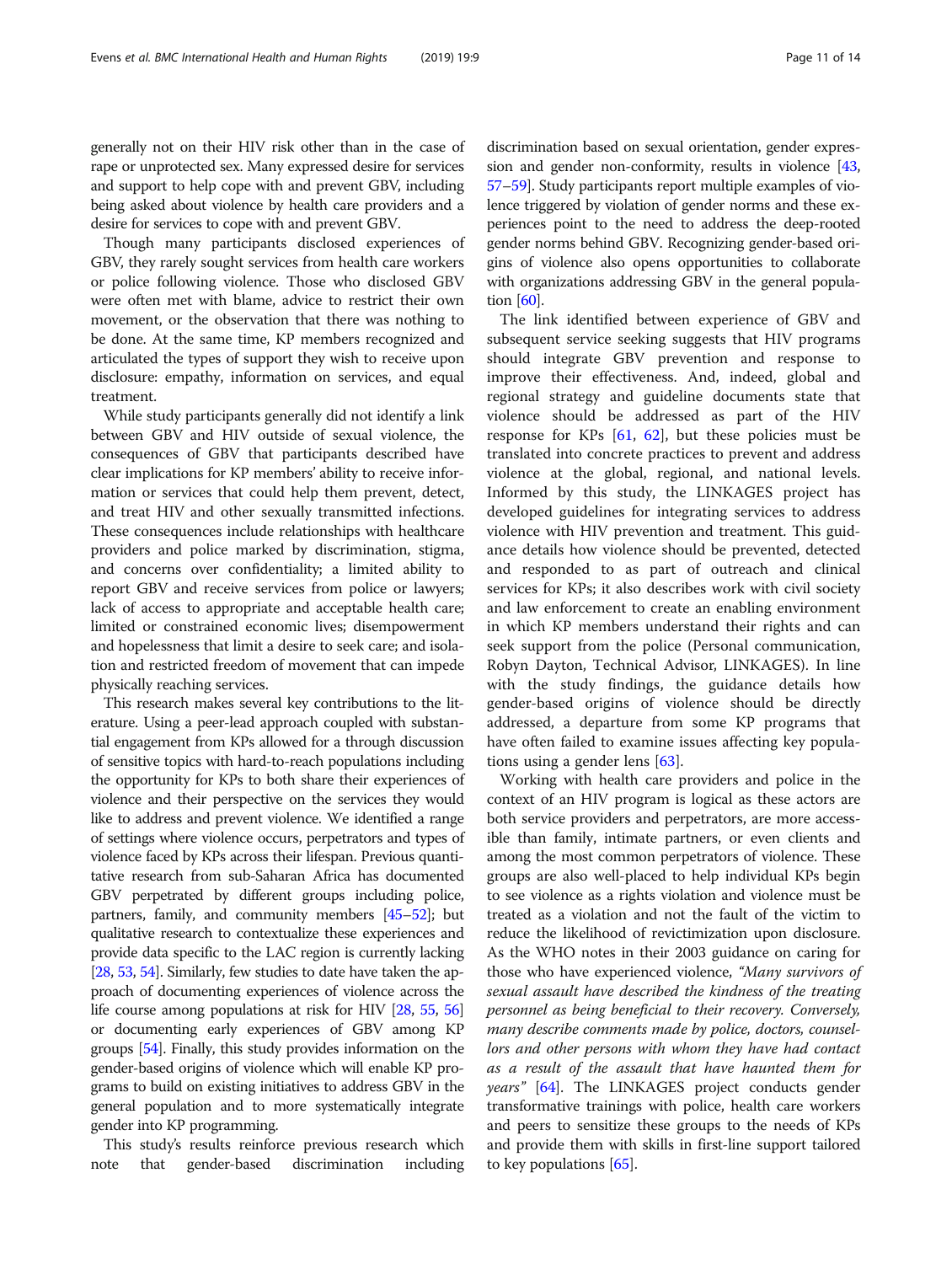Providing documentation of the violence faced by KPs is also essential. At the regional level UNDP, has worked with regional and local civil society organizations to support KPs to document violence and record human rights violations and implement a monitoring system to provide data on violence and demand attention from governments. Finally, government partners, civil society organizations, UNAIDS and UNDP have developed "zero discrimination" indicators for countries in Latin America and the Caribbean to report regionally on violence and HIV among transgender women [[66,](#page-13-0) [67](#page-13-0)].

Responses to the findings of this study will require political will. The frequency and pervasiveness of GBV and lack of service seeking described in this study indicate a clear need for government and civil society to do more to protect vulnerable populations from human rights violations. Data from this study provide concrete country- and populationspecific data on violence faced by KPs that will help programmers working with violence, community-based organizations and advocates to highlight and address human rights violations faced by KPs.

### Conclusion

In Latin America and the Caribbean, where levels of GBV in some countries are high among the general population, decision-makers and others may not be aware that those who are the most marginalized—including FSWs, MSM, and transgender women—require specific interventions and support. Without addressing the GBV that members of KPs experience, an effective response to HIV will remain out of reach. Our study found that across the four study countries—varying widely in cultural, social, and legal systems—KPs experienced GBV from state and non-state actors, received limited support, and experienced a wide range of impacts that affected HIV service uptake. Through coordinated interventions that address both HIV and GBV against KPs, this region has the opportunity to improve both KPs' overall well-being and the national burden of HIV while respecting each individual's humanity and helping each reach her or his fullest potential.

"…My final comment would be that above all, we need to be recognized as human beings. We are women that pay the Municipal Council taxes, we pay for our homes, we pay for our telephone, we pay for our water, we pay for our electricity, we pay taxes, even for a pound of salt. And I think that the same taxes I pay, a Municipal Council employee or a cafeteria worker or a civil servant pays the same. I think that we are all equal. I don't feel that I am better or worse than any other person."

– FSW, El Salvador

#### Abbreviations

FSW: Female sex worker; GBV: Gender-based violence; KP: Key population; LINKAGES: Linkages across the Continuum of HIV Services for Key Populations Affected by HIV Project; MSM: Men who have sex with men; UN: United Nations; UNAIDS: Joint United Nations Programme on HIV/AIDS; UNDP: United Nations Development Programme; USAID: United States Agency for International Development; UWI: University of the West Indies

#### Acknowledgements

The authors would like to thank the study participants who shared their stories and time with us and the data collectors for their hard work and insight. We also want to thank the many community-based organizations that helped provided input into study design and recruit study participants. We would also like to thank the Global Forum on Men Who Have Sex with Men and HIV (MSMGF), the Global Network of Sex Work Projects (NSWP) and the Innovative Response Globally for Trans Women and HIV (IRGT) for their help developing and piloting the interview guides. Additionally, this research could not have been conducted without help from the following individuals: Kileha Anderson, Sarahdjaine Cadet, Mike Campbell, Mandeep Dhaliwal, Michele Doyens, Shari Grant, Hannah Hodge, Theresa Hoke, Mikala Hope-Franklyn, Sommer Hunte, Steeve Laguerre, Adriana Lein, Jacob Michel, Yolanda Paul, Monique Springer, Alejandra Trossero, Rose Wilcher and Lauren Zalla.

#### Funding

This publication is made possible by the support of the American People through the United States Agency for International Development (USAID) under cooperative agreement number AID-OAA-A-14-00045 as well as through the Joint United Nations Programme on HIV/AIDS (UNAIDS) Unified Budget, Results and Accountability Framework. The contents of this publication are the sole responsibility of FHI 360 and do not necessarily reflect the views of USAID or the United States Government.

#### Availability of data and materials

The datasets supporting the conclusions of this article are not available publicly as the data are qualitative and deductive disclosure of participants could occur.

#### Author's contributions

EE, ML, KS, JC, KR, GM, CP, MdB, RM, MM, and RD contributed to the design of the study and data collection forms. EE, KS, JC, KR, GM, CP, PD, XD, MD, RM, MM, RBH participated in data collection oversight. EE, ML, KR, GM, CP, CB, DD and RBH analyzed study data. EE, ML, KS, KR, GM, CP, CB, DD, RBH and RD drafted the paper and EE, ML, KS, JC, KR, GM, CP, CB, MdB, XD, MD, RM, MM, DD, RBH and RD critically reviewed the paper. All authors read and approved the final manuscript.

#### Ethics approval and consent to participate

The study received ethical approval from the FHI 360 Protection of Human Subjects Committee; the El Salvador National Ethics Committee on Health Research; The University of West Indies Faculties of Medical Sciences Ethics Committees at Cave Hill (Barbados) and St. Augustine (Trinidad and Tobago); and the Ministry of Public Health and Sanitation National Committee of Bioethics in Haiti. All participants provided oral informed consent prior to the interview as written consent would be an additional link between the participant and the research, thus potentially increasing the risk of social harm and/or breach of confidentiality.

#### Consent for publication

Not applicable.

#### Competing interests

The authors declare that they have no competing interests.

#### Publisher's Note

Springer Nature remains neutral with regard to jurisdictional claims in published maps and institutional affiliations.

#### Author details

<sup>1</sup>FHI 360, 359 Blackwell Street, Durham, NC 27707, USA. <sup>2</sup>United Nations Development Programme, Panama City, Panama. <sup>3</sup>University of the West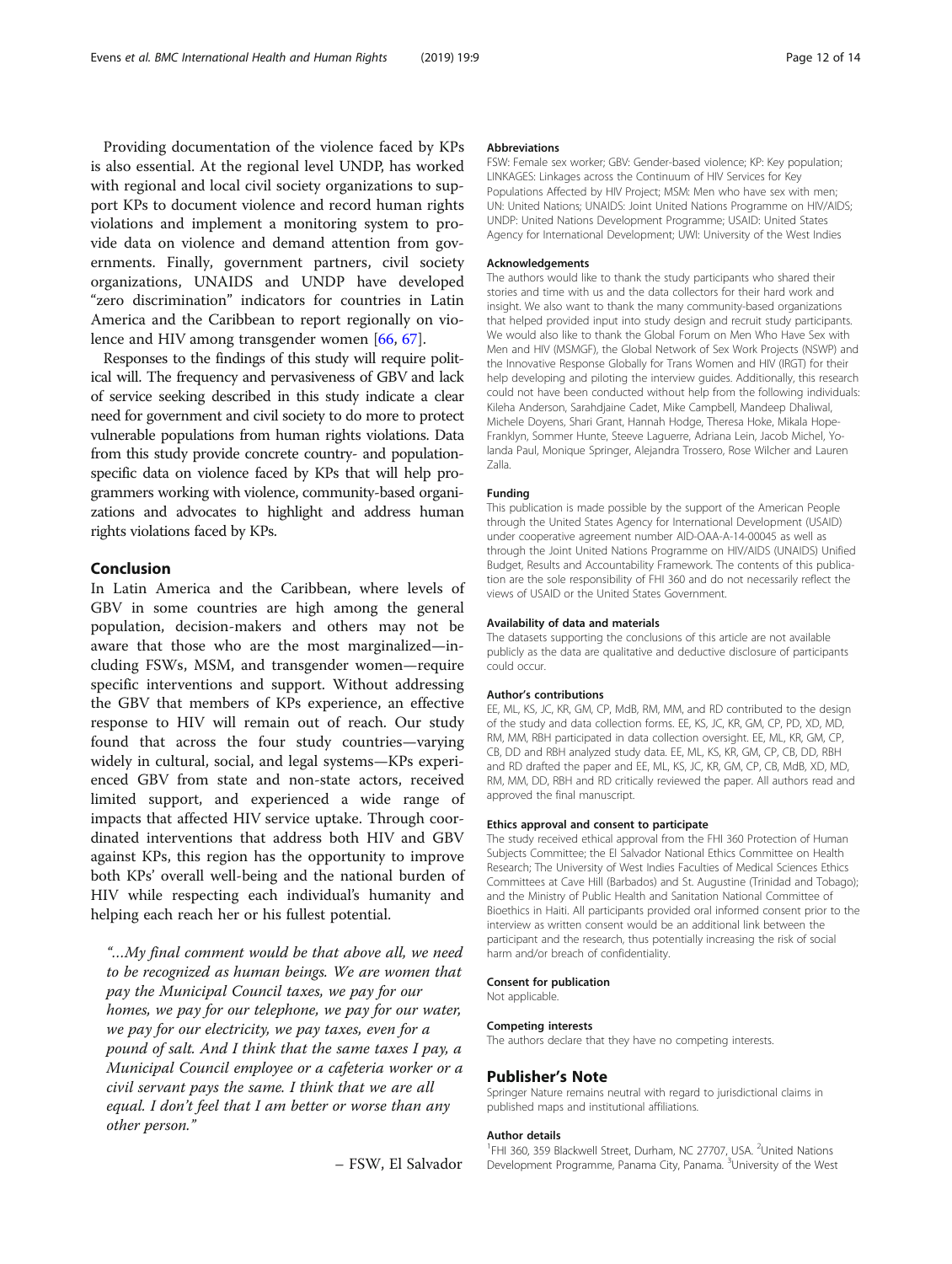<span id="page-12-0"></span>Indies, Mona Campus, Kingston, Jamaica. <sup>4</sup>LINKAGES Project, FHI 360, Port-au-Prince, Haiti. <sup>5</sup>United Nations Development Programme, San Salvador, El Salvador. <sup>6</sup>Centre for Health Economics, The University of the West Indies St. Augustine Campus, St Augustine, Trinidad and Tobago. 7 Asociación Diké de Hombres y Mujeres Transgénero y LGBTI+, San Salvador, El Salvador. <sup>8</sup>Gillings School of Global Public Health, University of North Carolina, Chapel Hill, USA.

#### Received: 6 November 2017 Accepted: 9 January 2019 Published online: 05 March 2019

#### References

- 1. Joint United Nations Programme on HIV/AIDS. The prevention gap report. Geneva: Joint United Nations Programme on HIV/AIDS; 2016.
- 2. Joint United Nations Programme on HIV/AIDS. The gap report. Geneva: Joint United Nations Programme on HIV/AIDS; 2014.
- 3. Andrinopoulos K, Hembling J, Guardado ME, de Maria Hernandez F, Nieto AI, Melendez G. Evidence of the negative effect of sexual minority stigma on HIV testing among MSM and transgender women in San Salvador, El Salvador. AIDS Behav. 2015;19:60–71.
- Bailey A, Figueroa JP. A framework for sexual decision-making among female sex workers in Jamaica. Arch Sex Behav. 2016;45:911–21.
- 5. Figueroa JP, Cooper CJ, Edwards JK, Byfield L, Eastman S, Hobbs MM, Weir SS. Understanding the high prevalence of HIV and other sexually transmitted infections among socio-economically vulnerable men who have sex with men in Jamaica. PLoS One. 2015;10:e0117686.
- Logie CH, Lacombe-Duncan A, Wang Y, Jones N, Levermore K, Neil A, Ellis T, Bryan N, Harker S, Marshall A, Newman PA. Prevalence and correlates of HIV infection and HIV testing among transgender women in Jamaica. AIDS Patient Care STDs. 2016;30:416–24.
- 7. HIV and AIDS estimates in Jamaica [[http://www.unaids.org/en/](http://www.unaids.org/en/regionscountries/countries/jamaica) [regionscountries/countries/jamaica](http://www.unaids.org/en/regionscountries/countries/jamaica)].
- 8. U.S. President's emergency plan for AIDS relief. FY 2014: updated gender strategy. Washington, DC: Office of the U.S. Global AIDS Coordinator; 2013.
- 9. United Nations Population Fund, Harvard School of Public Health. A human rights-based approach to programming: practical implementation manual and training materials. Geneva: United Nations Population Fund; 2010.
- 10. United Nations Women. Ending violence against women and girls: programming essentials. Geneva: United Nations Women; 2013.
- 11. Carroll A, Mendos LR. State sponsored homophobia: a world survey of sexual orientation laws: criminalisation, protection and recognition. Geneva: International Lesbian, Gay, Bisexual, Trans and Intersex Association; 2017.
- 12. Decker MR, Crago AL, Chu SK, Sherman SG, Seshu MS, Buthelezi K, Dhaliwal M, Beyrer C. Human rights violations against sex workers: burden and effect on HIV. Lancet. 2015;385:186–99.
- 13. Deering KN, Amin A, Shoveller J, Nesbitt A, Garcia-Moreno C, Duff P, Argento E, Shannon K. A systematic review of the correlates of violence against sex workers. Am J Public Health. 2014;104:e42–54.
- 14. Latin American and Caribbean Women Sex Workers' Network (RedTraSex). Sex work and institutional violence: rights violations and power abuse of women sex workers. Buenos Aires: RedTraSex; 2016.
- 15. United Nations High Commissioner for Human Rights. Discriminatory laws and practices and acts of violence against individuals based on their sexual orientation and gender identity. Geneva: United Nations General Assembly; 2011.
- 16. Reisner SL, Poteat T, Keatley J, Cabral M, Mothopeng T, Dunham E, Holland CE, Max R, Baral SD. Global health burden and needs of transgender populations: a review. Lancet. 2016;388:412–36.
- 17. Wheeler J, Anfinson K, Valvert D, Lungo S. Is violence associated with increased risk behavior among MSM? Evidence from a population-based survey conducted across nine cities in Central America. Glob Health Action. 2014;7:24814.
- 18. World Health Organization. Global and regional estimates of violence against women: prevalence and health effects of intimate partner violence and non-partner sexual violence. Geneva: World Health Organization; 2013.
- 19. Beck J, Peretz JJ, Ayala G. Services under siege: the impact of anti-LGBT violence on HIV programs. Oakland: The Global Forum on MSM & HIV; 2015.
- 20. Budhwani H, Turan B, Hasbun J, Rosario S, Tillotson L, McGlaughlin E, Waters J. Association between violence exposure and condom non-use among transgender sex workers in the Dominican Republic: the mediating role of trust. Int J STD AIDS. 2017;28:608–12.
- 21. Clements-Nolle K, Marx R, Katz M. Attempted suicide among transgender persons: the influence of gender-based discrimination and victimization. J Homosex. 2006;51:53–69.
- 22. Decker MR, Wirtz AL, Pretorius C, Sherman SG, Sweat MD, Baral SD, Beyrer C, Kerrigan DL. Estimating the impact of reducing violence against female sex workers on HIV epidemics in Kenya and Ukraine: a policy modeling exercise. Am J Reprod Immunol. 2013;69 Suppl 1:122–32.
- 23. Decker MR, Lyons C, Billong SC, Njindam IM, Grosso A, Nunez GT, Tumasang F, LeBreton M, Tamoufe U, Baral S. Gender-based violence against female sex workers in Cameroon: prevalence and associations with sexual HIV risk and access to health services and justice. Sex Transm Infect. 2016;92:599–604.
- 24. Dunkle KL, Decker MR. Gender-based violence and HIV: reviewing the evidence for links and causal pathways in the general population and highrisk groups. Am J Reprod Immunol. 2013;69 Suppl 1:20–6.
- 25. Guadamuz TE, Wimonsate W, Varangrat A, Phanuphak P, Jommaroeng R, Mock PA, Tappero JW, van Griensven F. Correlates of forced sex among populations of men who have sex with men in Thailand. Arch Sex Behav. 2011;40:259–66.
- 26. Lombardi EL, Wilchins RA, Priesing D, Malouf D. Gender violence: transgender experiences with violence and discrimination. J Homosex. 2001;42:89–101.
- 27. Machtinger EL, Haberer JE, Wilson TC, Weiss DS. Recent trauma is associated with antiretroviral failure and HIV transmission risk behavior among HIV-positive women and female-identified transgenders. AIDS Behav. 2012;16:2160–70.
- 28. Mendoza C, Barrington C, Donastorg Y, Perez M, Fleming PJ, Decker MR, Kerrigan D. Violence from a sexual partner is significantly associated with poor HIV care and treatment outcomes among female sex workers in the Dominican Republic. J Acquir Immune Defic Syndr. 2017;74:273–8.
- 29. Schafer KR, Brant J, Gupta S, Thorpe J, Winstead-Derlega C, Pinkerton R, Laughon K, Ingersoll K, Dillingham R. Intimate partner violence: a predictor of worse HIV outcomes and engagement in care. AIDS Patient Care STDs. 2012;26:356–65.
- 30. Zulliger R, Barrington C, Donastorg Y, Perez M, Kerrigan D. High dropoff along the HIV care continuum and ART interruption among female sex workers in the Dominican Republic. J Acquir Immune Defic Syndr. 2015;69:216–22.
- 31. Buck M, Dickson-Gomez J, Bodnar G. Combination HIV prevention strategy implementation in El Salvador: perceived barriers and adaptations reported by outreach peer educators and supervisors. Glob Qual Nurs Res. 2017;4: 2333393617703198.
- 32. Mtetwa S, Busza J, Chidiya S, Mungofa S, Cowan F. "You are wasting our drugs": health service barriers to HIV treatment for sex workers in Zimbabwe. BMC Public Health. 2013;13:698.
- 33. Sevelius JM, Patouhas E, Keatley JG, Johnson MO. Barriers and facilitators to engagement and retention in care among transgender women living with human immunodeficiency virus. Ann Behav Med. 2014;47:5–16.
- 34. Trout C. Annotated Bibliography: Violence Against Members of Key Populations. Chicago: IL Heartland Alliance International; 2018. pending
- 35. Joint United Nations Programme on HIV/AIDS. 90–90-90 an ambitious treatment target to help end the AIDS epidemic. Geneva: Joint United Nations Programme on HIV/AIDS; 2014.
- 36. Bhattacharjya M, Fulu E, Murthy L, Seshu MS, Cabassi J, Vallejo-Mestres M. The Right(s) Evidence - sex work, violence and HIV in Asia: a multi-country qualitative study. Bangkok: United Nations Populatoin Fund, United Nations Development Fund, Asia Pacific Network of Sex Workers, and Centre for Advocacy on Stigma and Marginalization; 2015.
- 37. Guest G, Bunce A, Johnson L. How many interviews are enough? An experiment with data saturation and variability. Field methods. 2006;18:59–82.
- Ellsberg MC, Heise L. Researching violence against women: a practical guide for researchers and activists. Washington: World Health Organization, PATH; 2005.
- 39. Sausa L, Sevelius J, Keatley J, Iniguez J, Reyes M. Policy recommendations for inclusive data collection of trans people in HIV prevention, care & services. San Francisco: Center of Excellence for Transgender HIV Prevention, University of California, San Francisco; 2009.
- 40. QSR Software. Nvivo qualitative data analysis software. Version 11. Doncaster, Australia: QSR International Pty Ltd; 2015.
- 41. EpiData Association. EpiData-Comprehensive Data Management and Basic Statistical Analysis System. Version 3.1. Odense, Denmark: EpiData Association; 2010.